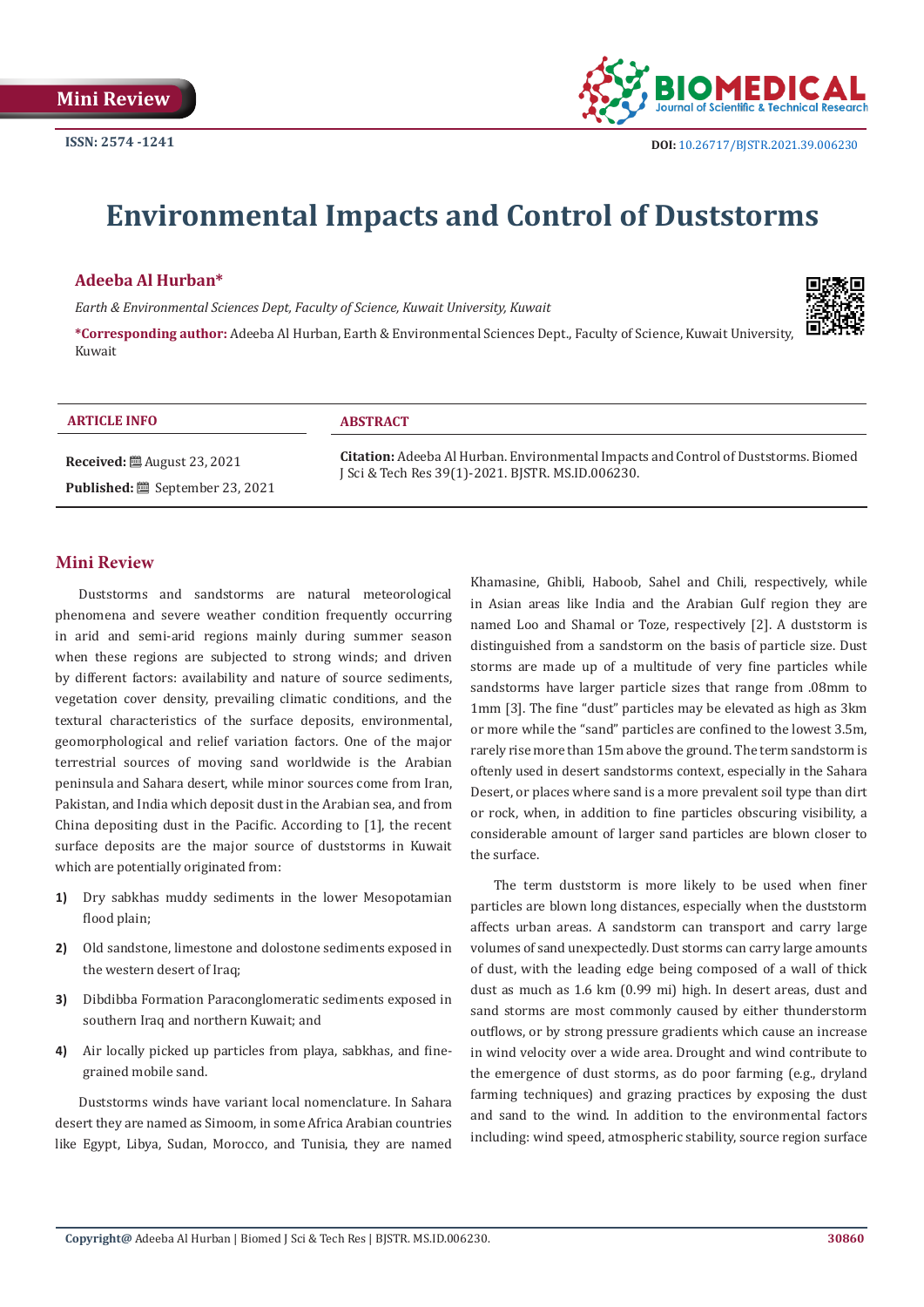characteristics, surface heating, soil moisture, soil type and surface vegetation.

Moreover, in Kuwait human activities in the desert contribute to duststorms occurrence including: extensive motor car movements, extensive urban development, environmentally uncontrolled quarrying activities, and overgrazing by cattle throughout the year. In Kuwait duststorms are more frequent during the Spring and Summer due to:

- **1)** The dry fresh (15-24 m/s) northwesterly winds blowing from Iraq and local lands [4];
- **2)** The deserts surrounding Kuwait: Iraqi desert from N-NW and Saudi Arabian from W-S;
- **3)** The loose sediments covering most of the surface area [5].

There are 3 types of dust in Kuwait [6,7]. Duststorms (wind speed ≈18 knots (33.336 km/h), horizontal visibility is <1 km (if < 200 m it is called a severe duststorm)); 2) Rising dust (wind speed is moderate, horizontal visibility is ≥ 1 km); and 3) Suspended dust (horizontal visibility is < 1 km but with moderate wind speed (6-14 m/s) it is in the range of 1-5 km). Dust and sandstorms may have impacts in different aspects; physical, environmental, economic, social, human health ... etc.

As physical and environmental sandstorm can possess a huge power that it can move whole sand dunes; Duststorms and suspended dust can reduce visibility to < 200 m; dust may block roads, damage materials and equipment and affect transportation and severely pollute the air. Dust particles can reflect and absorb solar radiation causing radioactive effect as they are tropospheric aerosols a significant component of the earth's climatic system changing climate by their direct radiative scattering and absorption [8], and indirectly by their radiative effects through affecting on clouds microphysics [9] and affecting the processes of atmospheric chemistry. Dust can remarkably affect the soil characteristics, ocean productivity, and air chemistry by influencing the nutrient dynamics and biogeochemical cycling of ecosystems. Economically, duststorms lead to soil loss, which, in turn, will remove the organic matter and nutrient-rich particles reducing the soil fertility and by abrasion they damage the young crop plants and reduce the crop productivity.

Moreover, duststorms reduce visibility affecting aircrafts and road transportation, that would have consequences of financial and human lives loss. Duststorms reduce the amount of sunlight that reaches the surface, and hence cause critical complications on plants photosynthesis and productivity and reduce the livestock forage. Increased clouds of dust and sandstorms can affect the ecosystem stability by increasing the heat blanket effect. Socially wise, by reduction of livestock forage, ecosystem biodiversity and increase hunger, water availability and farmland yields, the land

resources will be lost which result in turn will spread poverty, the spread of poverty and hunger will increase, which eventually will result in migration in search of food and relief, and increasing the environmental refugees number that poses pressure on neighborhood areas and leading to enormous social problems.

In relation to public health, duststorms have adverse shorttime impacts on the public health including immediate increased symptoms and worsening of the lung function in individuals with asthma, increased mortality and morbidity long-transported duststorm particles adversely affect the circulatory system. Prolonged and unprotected exposure of the respiratory system in a dust storm can also cause silicosis, which, if left untreated, will lead to asphyxiation; silicosis is an incurable condition that may also lead to lung cancer. It was found by [10] that the concentrations of all pollutants (including Particulate Matter (PM10)) in the ambient air of Kuwait in the residential areas is dependent on the meteorological conditions (PM10 and NOx). It was indicated by [11] that in Kuwait duststorms and fossil fuel combustion strongly contribute to the air pollutants (especially (PM)) which play a significant role in determination the symptoms of Rheumatoid Arthritis (RA) disease and worsening it on overall.

It was stated by [12] that the chronic and long-term exposure to calcite and quartz particles (the major constituents of dustfallout in Kuwait) may produce alkalosis and hypercalcemia and can have potentially serious respiratory effects. There is also the danger of keratoconjunctivitis sicca ("dry eyes") which, in severe cases without immediate and proper treatment, can lead to blindness. There are short-term approaches for dust and sand storm control (e.g., forecasting and early warning) and others are long-term (e.g., source area rehabilitation). In general, dust and sand storms can be controlled by applying different kinds of dust suppressants or wind breakers. Such suppressants may include physical covers, e.g., vegetation, aggregate, mulches or paving; and chemical compounds, e.g., water, either fresh, sea water or even reclaimed, especially on construction sites and unpaved roads; calcium and magnesium chloride and petroleum-based chemicals, which can stabilize the soil by absorbing the moisture from the atmosphere.

This will change the soil surface physical properties as by applying the suppressant the soil particles will be coated and aggregated together becoming heavy to be airborne particles hence unsusceptible for wind erosion. Controlling the movement and sand encroachment by wind can be done by creating tree windbreakers, reducing ground level wind velocity by inserting straw bundles into the sand in a checkerboard pattern, or using creeping plants. Sand or dust encroachment can also be controlled by rehabilitating and improving the land surface by reducing barren land through reforesting and planting degraded land, and improving the environmental capacity of the soil by introducing water-saving and